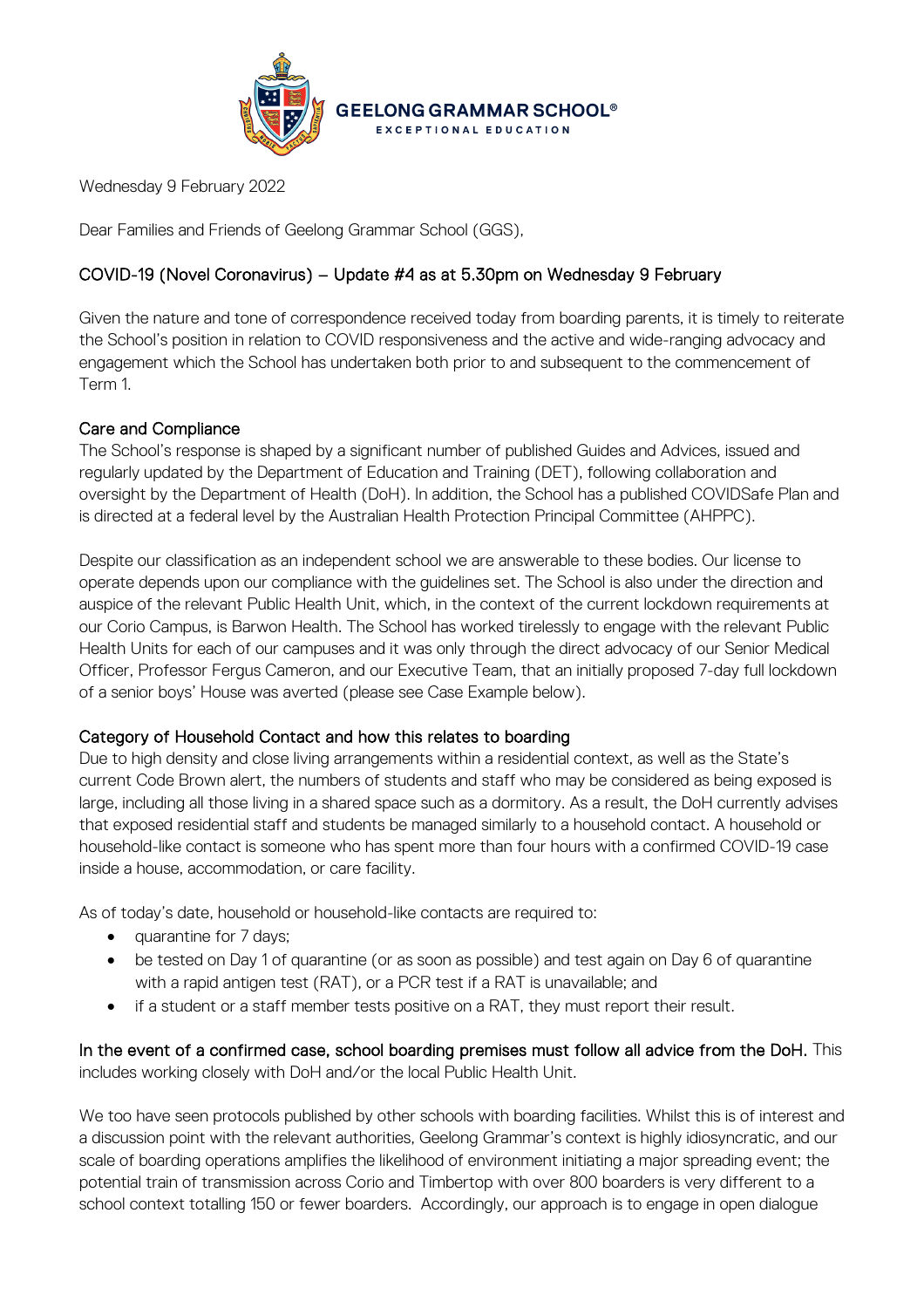with the DoH and to benefit from shared expertise – specifically, the science and how it applies to our sites.

Such conversations cannot be ignored simply because the answers are challenging or difficult to manage; rather, we are continuing to work towards a bespoke approach for our unique residential environments with the support of the DoH. To that end, Barwon Health will attend the Corio campus tomorrow as a part of their assessment to inform understandings of how we can function to avoid sequential cases and rolling lockdowns in Houses.

#### Daily Notification of positive cases

Each day, as may be required, we publish a COVID-19 Daily Notification at 4.00pm on [Hive.](https://hive.ggs.vic.edu.au/) This notification includes relevant details of year level, class group, House and cocurricular activities. Please refer to this notification as it may impact your child/children.

As ever, any consequent responses specific to the impacted group will be communicated by the staff working directly with your sons and daughters; for example, Heads of Unit and Heads of House.

#### Case Example

When a positive case was identified in Manifold House on Friday 4 February, the School immediately sent home those students in the same dormitory to isolate for 7 days. The School notified the local Public Health Unit, Barwon Health, as required. The initial response from Barwon Health was to order a full 7-day lockdown of the House. This would have required students to remain within the House for the full 7 day period with lessons confined to remote learning.

Our Vice Principal, Chris McNamara, and Professor Fergus Cameron worked with the Head of Infectious Diseases at Barwon Health throughout Friday to develop and inform an understanding of the nature, layout and operations of the House and the detailed risk mitigations implemented within the House. Over the course of the day, we were able to successfully negotiate a modified position that has allowed our Manifold House students to continue to attend class, access outdoor spaces and have scheduled sole use of the Handbury Centre for Wellbeing for recreation and exercise.

On Monday, after 4 days of negative tests for all Manifold House students, Mr McNamara and Professor Cameron again approached both the DoH and Barwon Health to advocate for a full release of those students who reside within the House but outside the determined boarding zone of the infected case. Unfortunately, this was rejected. Professor Cameron is, however, continuing to liaise directly with the DoH and Barwon Health to inform their general approach to boarding schools and to advocate for a move to a similar response as we see in New South Wales, where only those students within a dormitory are regarded as household-like contacts.

#### **Advocacy**

We continue to work directly with the various external stakeholders such as Barwon Health, DET and DoH so they may better understand the unique GGS context and the active and detailed risk mitigations which we have in place in response to the pandemic. Our approach is informed, compliant and seeks to mitigate impact balanced against the ultimate prioritisation of the safety of our students and staff.

Our School is an active member of the Australian Boarding Schools Association (ABSA). ABSA advocates on our behalf. Most recently, ABSA has sought to advocate to the AHPPC with regard to the definition to be applied to household contacts (as known in Victoria, or elsewhere as close contacts). ABSA seeks this be defined as being those boarding students who share a bedroom. Should the AHPPC apply a broader definition, this may extend to include all students within a boarding house.

Parents may wish to contact their local Federal Member of Parliament to provide insight as to the potentially harmful and disproportionate impact of a broad definition being applied for students living and learning on our Timbertop and Corio campuses. An article regarding this matter may be found on the [Farm](https://www.farmonline.com.au/story/7593572/push-for-close-contact-and-essential-worker-changes-to-keep-boarding-schools-open/)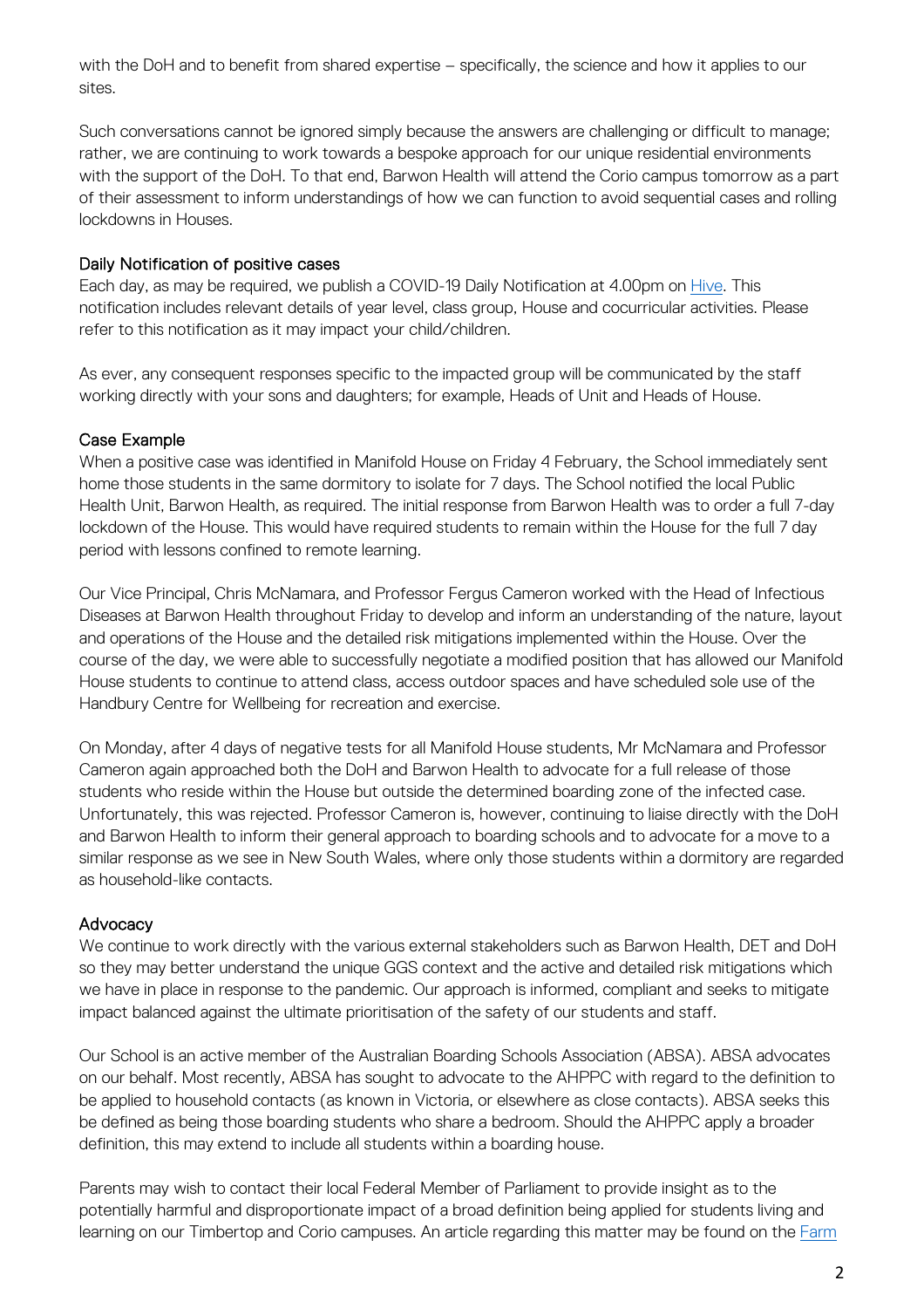[Online website.](https://www.farmonline.com.au/story/7593572/push-for-close-contact-and-essential-worker-changes-to-keep-boarding-schools-open/) Please be assured that separately and more specifically to GGS, the School's Executive and Professor Cameron advocate directly and frequently with relevant authorities.

### Fitness and Wellbeing

We acknowledge the impact of these lockdowns across our student program as it imposes limits on living and learning on campus. This will include co-curricular activities; however, I confirm arrangements are in place facilitated by our staff to ensure access by any student within a lockdown context at Corio to the Handbury Centre for Wellbeing, and at Timbertop an established exercise routine. We understand that some students will, from time to time, be unable to train with their teams/crews for a limited period; however, those students within this lockdown context are able to use fitness equipment to support exercise and training.

### What can families do to support our School at this time?

As supportive members of our School community, constructive engagement which acknowledges the complexity and ever-changing nature of the circumstances under consideration assists our School greatly. Please kindly provide a reassurance to your child/children that the significant shifts in the management of the uncertainty of the pandemic will continue to call for them to demonstrate a patient and respectful resilience, for which we are deeply grateful.

Please also raise questions through [C19questions@ggs.vic.edu.au.](mailto:C19questions@ggs.vic.edu.au) To enable our staff to focus on the care and education of our students, your queries will be addressed via correspondence such as these Updates and the associated [Frequently Asked Questions \(FAQs\).](https://hive.ggs.vic.edu.au/homepage/7699)

### Booster vaccinations for eligible students

From 3 February 2022, eligible students aged 16 and 17 years old are able to receive a COVID-19 booster vaccine, following a recommendation from Australian Technical Advisory Group on Immunisation (ATAGI). The booster dose for 16 to 17 year olds will be one dose of the adult Pfizer vaccine three months after their primary course. Students who were 15 years old when they had their second COVID-19 vaccination and are now 16 years old will also be eligible for a booster dose. The School is engaging with Medical Hub RMIT to provide booster vaccinations for eligible boarding students on site at the Timbertop and Corio Campus. Further information regarding the booster vaccination date/s and the applicable consent arrangements will be provided to families from Heads of Campus.

# Timbertop Exeat

Given the significant effort to PCR and RAT test all students upon arrival, operating a modified program while we waited for results, and still having cases emerge, leading to a Unit being sent home to isolate for 7 days, it is now increasingly unlikely that the mid-Term exeat will proceed as scheduled. As committed previously by the Head of Campus, Ross Hopkins, this decision will be finalised by Friday 18 February. It is regrettable that the invitation to the Timbertop Parents' Connect was released prior to the decision being made and we apologise for any confusion caused. This function will only proceed in conjunction with the mid-Term exeat; if so, it will be held outside within a limited time period, and arranged in Unit groups to mitigate COVID-19 associated risks.

# Next Steps

Families will be updated with relevant information post the DoH's site visit tomorrow.

We will continue to advocate for our students and staff and consistently review our planning, response and mitigations to achieve the very best outcomes for our students and staff in the complex circumstances of this global pandemic.

We share the many frustrations expressed to us by families, yet our ultimate goal is to care and educate safely all our learners; in doing so, we will continue to work calmly, professionally and respectfully with the DoH, safeguarding a positive and proactive relationship.